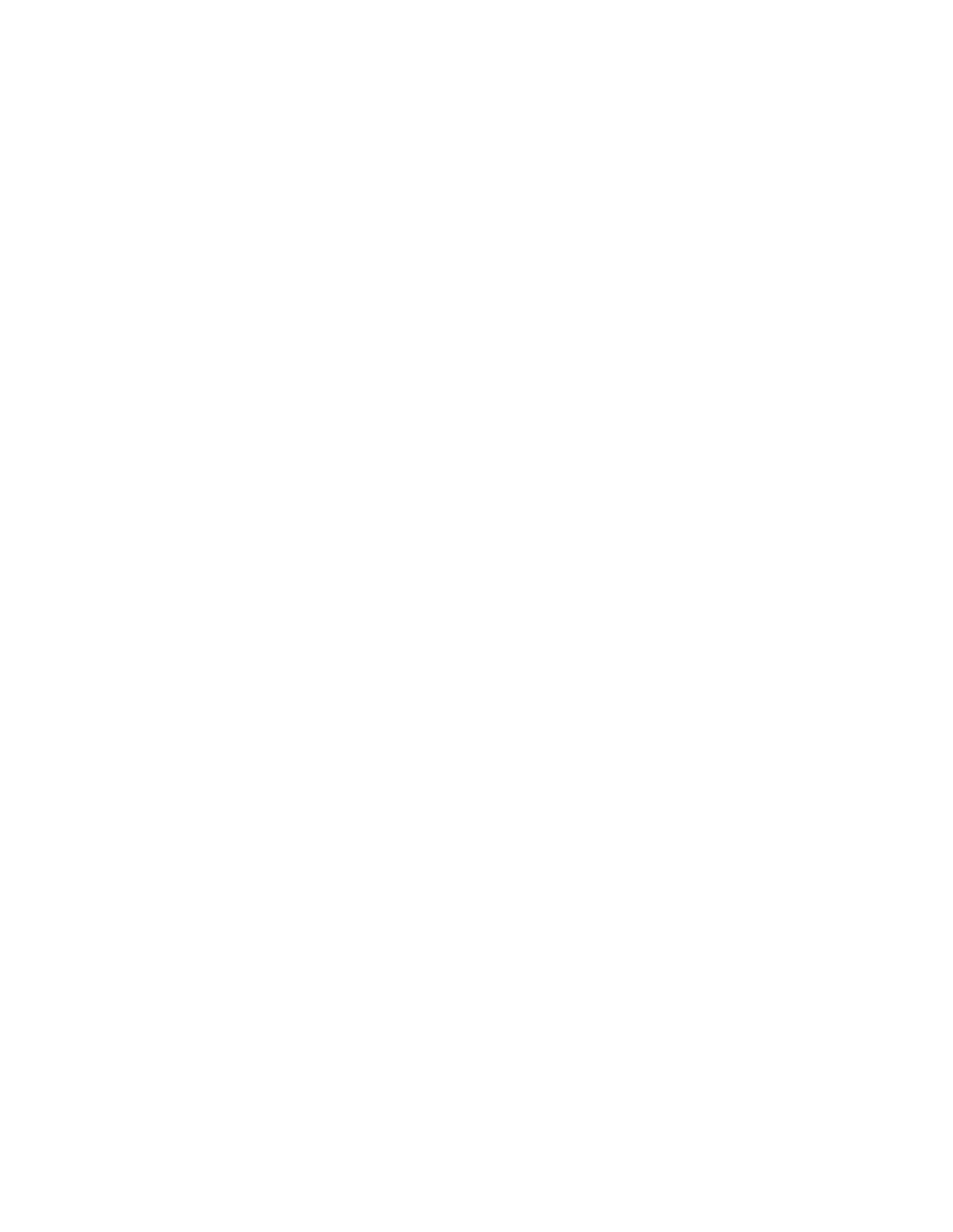(Contd. of page 4)

## *Safety Data Sheet acc. to OSHA HCS*

*Printing date Reviewed on* 

*Trade name: Polyflex 301A Iso-catalyst*

*· Eye protection:*



\_R*Tightly sealed goggles*

# *9 Physical and chemical properties · Information on basic physical and chemical properties · General Information · Appearance: Form: Fluid Color: Clear · Odor: Odorless · Odor threshold: Not determined. · pH-value: Not determined. · Change in condition Melting point/Melting range: Undetermined.*<br> *Boiling point/Boiling range:*  $>300 °C (>572 °F)$  $B\text{oiling point}/B\text{oiling range:}$ *· Flash point: 177 °C (351 °F) · Flammability (solid, gaseous): Not applicable. · Ignition temperature: 520 °C (968 °F) · Decomposition temperature: Not determined. · Auto igniting: Product is not selfigniting. · Danger of explosion: Product does not present an explosion hazard. · Explosion limits: Lower: 0.4 Vol % Upper: 0.0 Vol % · Vapor pressure: Not determined. · Density at 20 °C (68 °F): 1.09 g/cm³ (9.096 lbs/gal) · Relative density Not determined. · Vapor density Not determined. · Evaporation rate Not determined. · Solubility in / Miscibility with Water: Not miscible or difficult to mix. · Partition coefficient (n-octanol/water): Not determined. · Viscosity: Dynamic: Not determined. Kinematic: Not determined. VOC content: 0.0 g/l / 0.00 lb/gl · Other information No further relevant information available.*

(Contd. on page 6)

US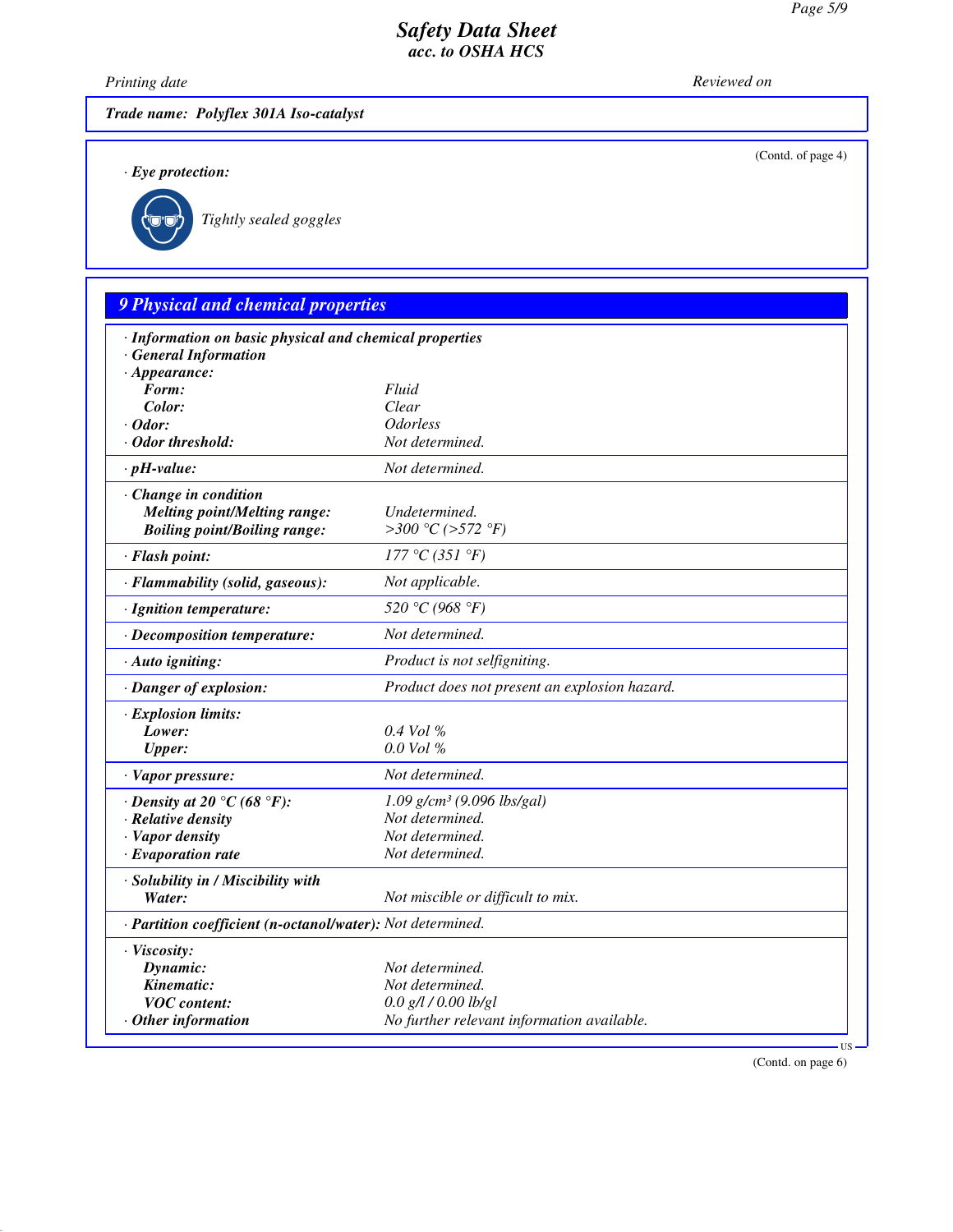## *Safety Data Sheet acc. to OSHA HCS*

*Printing date 01/01/2021 Reviewed on 01/01/2021*

*Trade name: Polyflex 301A Iso-catalyst*

(Contd. of page 5)

### *10 Stability and reactivity*

- *· Reactivity No further relevant information available.*
- *· Chemical stability*
- *· Thermal decomposition / conditions to be avoided: No decomposition if used according to specifications.*
- *· Possibility of hazardous reactions No dangerous reactions known.*
- *· Conditions to avoid No further relevant information available.*
- *· Incompatible materials: No further relevant information available.*
- *· Hazardous decomposition products: No dangerous decomposition products known.*

#### *11 Toxicological information*

- *· Information on toxicological effects*
- *· Acute toxicity:*
- *· LD/LC50 values that are relevant for classification:*

*101-68-8 4,4'-methylenediphenyl diisocyanate*

*Oral LD50 2200 mg/kg (mouse)*

- *· Primary irritant effect:*
- *· on the skin: Irritant to skin and mucous membranes.*
- *· on the eye: Irritating effect.*
- *· Sensitization: Sensitization possible through inhalation.*
- *Sensitization possible through skin contact.*
- *· Additional toxicological information:*

*The product shows the following dangers according to internally approved calculation methods for preparations: Harmful*

*Irritant*

#### *· Carcinogenic categories*

*· IARC (International Agency for Research on Cancer)*

*101-68-8 4,4'-methylenediphenyl diisocyanate 3* 

*· NTP (National Toxicology Program)*

*None of the ingredients is listed.*

*· OSHA-Ca (Occupational Safety & Health Administration)*

*None of the ingredients is listed.*

## *12 Ecological information*

- *· Toxicity*
- *· Aquatic toxicity: No further relevant information available.*
- *· Persistence and degradability No further relevant information available.*
- *· Behavior in environmental systems:*
- *· Bioaccumulative potential No further relevant information available.*
- *· Mobility in soil No further relevant information available.*
- *· Additional ecological information:*
- *· General notes:*
- *Water hazard class 1 (Self-assessment): slightly hazardous for water*

*Do not allow undiluted product or large quantities of it to reach ground water, water course or sewage system.*

- *· Results of PBT and vPvB assessment*
- *· PBT: Not applicable.*

(Contd. on page 7)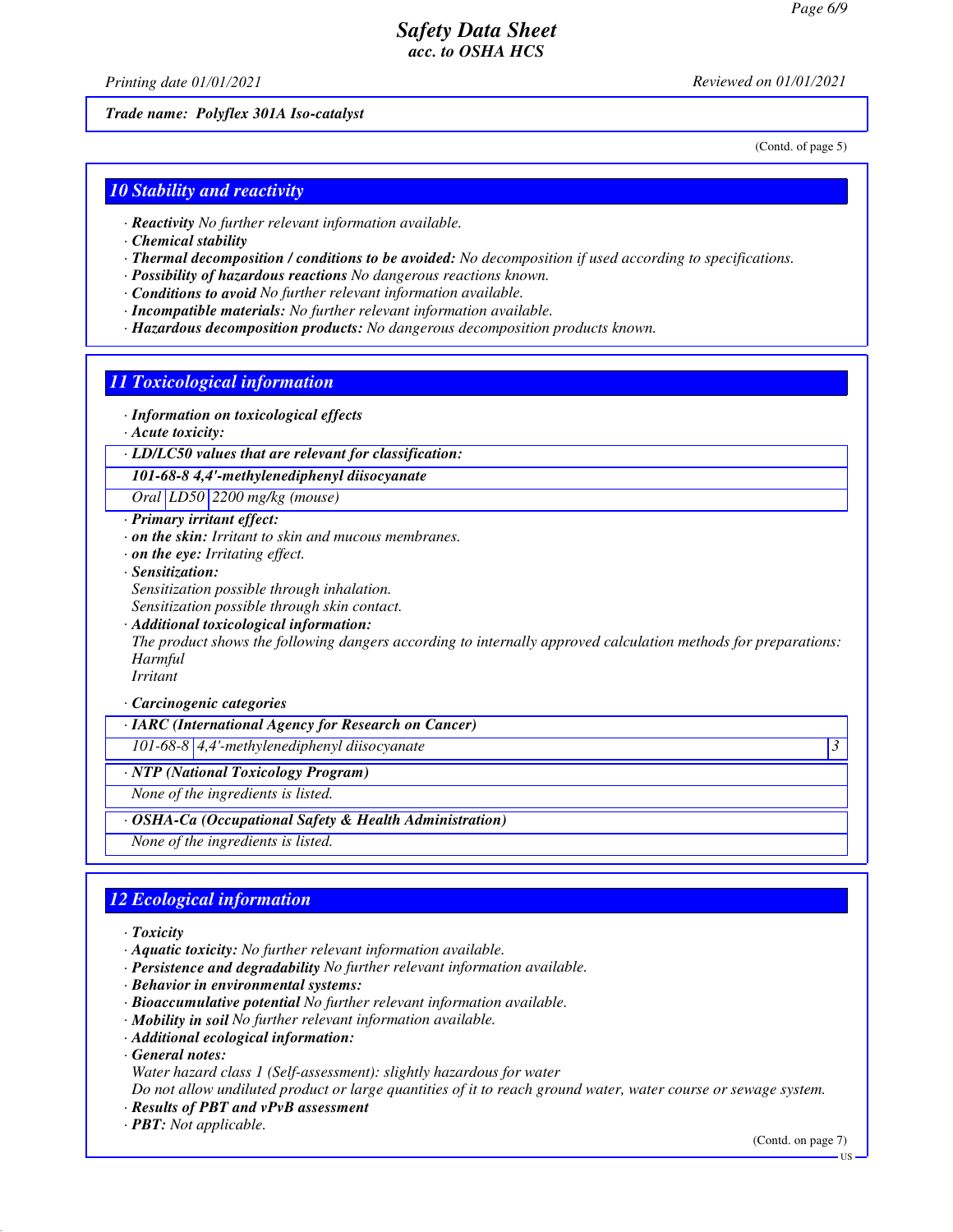(Contd. of page 6)

## *Safety Data Sheet acc. to OSHA HCS*

*Printing date 01/01/2021 Reviewed on 01/01/2021*

*Trade name: Polyflex 301A Iso-catalyst*

*· vPvB: Not applicable.*

*· Other adverse effects No further relevant information available.*

### *13 Disposal considerations*

*· Waste treatment methods*

*· Recommendation:*

*Must not be disposed of together with household garbage. Do not allow product to reach sewage system.*

*· Uncleaned packagings:*

*· Recommendation: Disposal must be made according to official regulations.*

| <b>14 Transport information</b>                                                     |                 |
|-------------------------------------------------------------------------------------|-----------------|
| $\cdot$ UN-Number<br>· DOT, ADR, ADN, IMDG, IATA                                    | Void            |
| · UN proper shipping name<br>· DOT, ADR, ADN, IMDG, IATA                            | Void            |
| $\cdot$ Transport hazard class(es)                                                  |                 |
| · DOT, ADR, ADN, IMDG, IATA<br>$\cdot$ Class                                        | Void            |
| · Packing group<br>· DOT, ADR, IMDG, IATA                                           | Void            |
| · Environmental hazards:<br>· Marine pollutant:                                     | No              |
| · Special precautions for user                                                      | Not applicable. |
| · Transport in bulk according to Annex II of<br><b>MARPOL73/78 and the IBC Code</b> | Not applicable. |
| · UN "Model Regulation":                                                            | Void            |

## *15 Regulatory information*

*· Safety, health and environmental regulations/legislation specific for the substance or mixture · Sara*

|  |  |  |  |  | · Section 355 (extremely hazardous substances): |
|--|--|--|--|--|-------------------------------------------------|
|--|--|--|--|--|-------------------------------------------------|

*None of the ingredients is listed.*

*· Section 313 (Specific toxic chemical listings):*

*101-68-8 4,4'-methylenediphenyl diisocyanate*

*· TSCA (Toxic Substances Control Act):*

- *All ingredients are listed.*
- *· Proposition 65*

*· Chemicals known to cause cancer:*

*None of the ingredients is listed.*

(Contd. on page 8)

US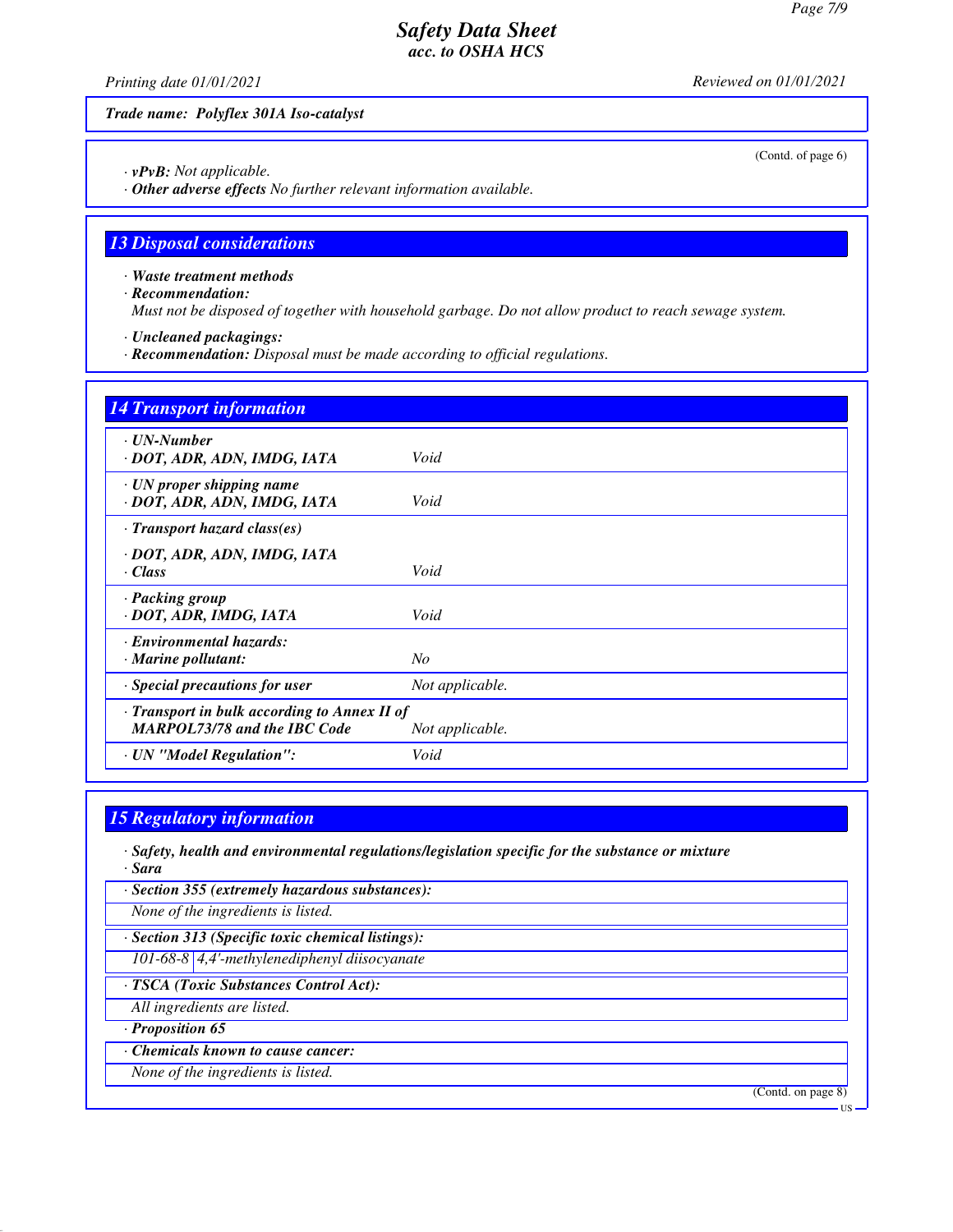## *Safety Data Sheet acc. to OSHA HCS*

*Printing date 01/01/2021 Reviewed on 01/01/2021*

(Contd. of page 7)

*Trade name: Polyflex 301A Iso-catalyst*

| Chemicals known to cause reproductive toxicity for females: |  |  |
|-------------------------------------------------------------|--|--|
|-------------------------------------------------------------|--|--|

*None of the ingredients is listed.*

*· Chemicals known to cause reproductive toxicity for males:*

*None of the ingredients is listed.*

*· Chemicals known to cause developmental toxicity:*

*None of the ingredients is listed.*

*· Carcinogenic categories*

*· EPA (Environmental Protection Agency)*

*101-68-8 4,4'-methylenediphenyl diisocyanate D, CBD*

*· TLV (Threshold Limit Value established by ACGIH)*

*None of the ingredients is listed.*

*· NIOSH-Ca (National Institute for Occupational Safety and Health)*

*None of the ingredients is listed.*

*· GHS label elements The product is classified and labeled according to the Globally Harmonized System (GHS). · Hazard pictograms*



*· Signal word Danger*

|                                     | · Hazard-determining components of labeling:                                                                  |
|-------------------------------------|---------------------------------------------------------------------------------------------------------------|
| 4,4'-methylenediphenyl diisocyanate |                                                                                                               |
|                                     | o-(p-isocyanatobenzyl)phenyl isocyanate                                                                       |
| · Hazard statements                 |                                                                                                               |
| H315 Causes skin irritation.        |                                                                                                               |
| H319 Causes serious eye irritation. |                                                                                                               |
|                                     | H334 May cause allergy or asthma symptoms or breathing difficulties if inhaled.                               |
|                                     | H317 May cause an allergic skin reaction.                                                                     |
| H351 Suspected of causing cancer.   |                                                                                                               |
|                                     | H335 May cause respiratory irritation.                                                                        |
|                                     | H373 May cause damage to organs through prolonged or repeated exposure.                                       |
| · Precautionary statements          |                                                                                                               |
| P <sub>260</sub>                    | Do not breathe dust/fume/gas/mist/vapors/spray.                                                               |
| P <sub>284</sub>                    | [In case of inadequate ventilation] wear respiratory protection.                                              |
| P <sub>280</sub>                    | Wear protective gloves/protective clothing/eye protection/face protection.                                    |
| P <sub>264</sub>                    | Wash thoroughly after handling.                                                                               |
| <i>P271</i>                         | Use only outdoors or in a well-ventilated area.                                                               |
| P <sub>272</sub>                    | Contaminated work clothing must not be allowed out of the workplace.                                          |
| P <sub>201</sub>                    | Obtain special instructions before use.                                                                       |
| P <sub>202</sub>                    | Do not handle until all safety precautions have been read and understood.                                     |
|                                     | P305+P351+P338 If in eyes: Rinse cautiously with water for several minutes. Remove contact lenses, if present |
|                                     | and easy to do. Continue rinsing.                                                                             |
| P321                                | Specific treatment (see on this label).                                                                       |
| $P342 + P311$                       | If experiencing respiratory symptoms: Call a POISON CENTER/doctor.                                            |
| $P304 + P340$                       | IF INHALED: Remove person to fresh air and keep comfortable for breathing.                                    |
| <i>P312</i>                         | Call a POISON CENTER/doctor if you feel unwell.                                                               |
| P <sub>363</sub>                    | Wash contaminated clothing before reuse.                                                                      |
| P308+P313                           | IF exposed or concerned: Get medical advice/attention.                                                        |

(Contd. on page 9)

US